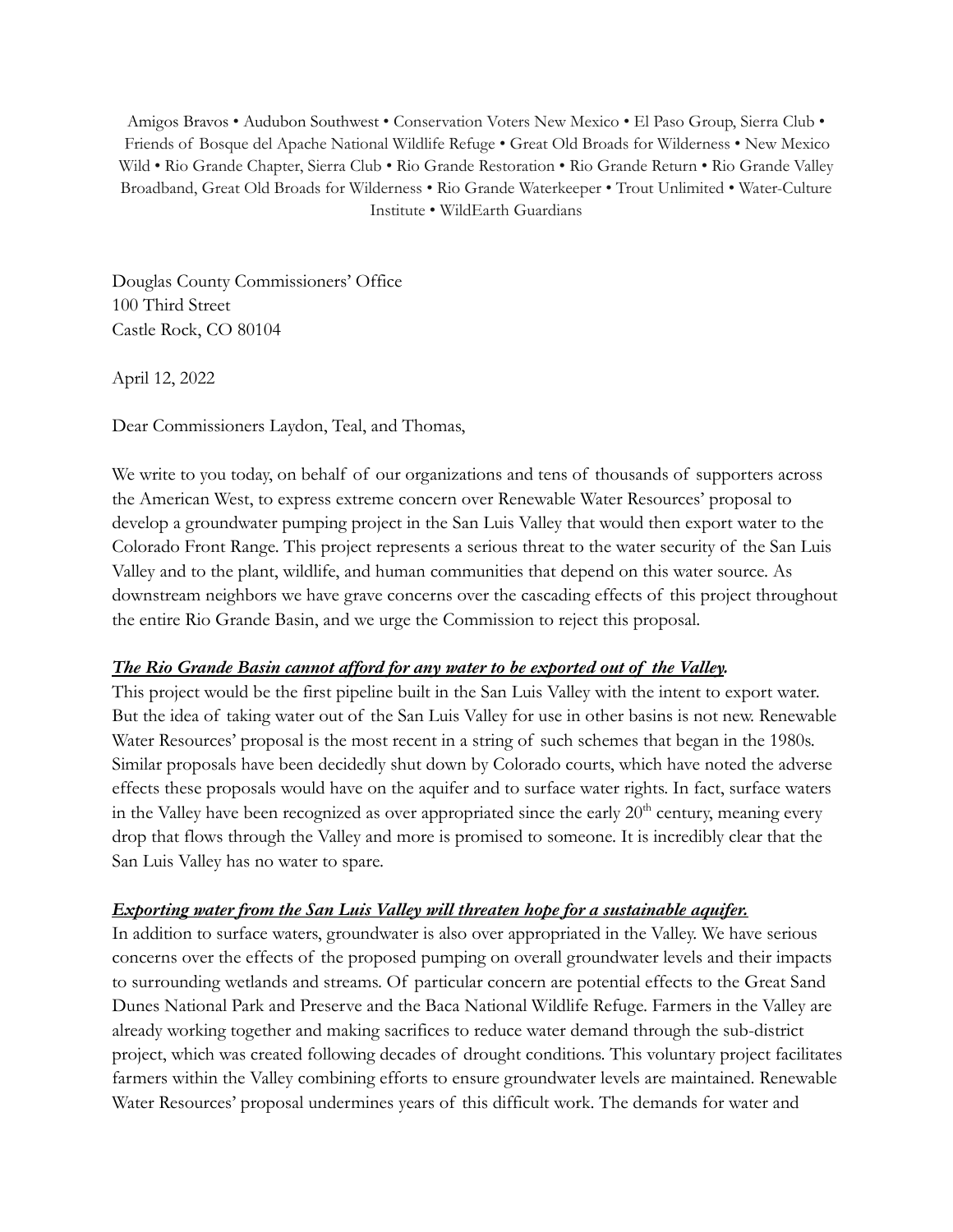challenges associated with allocating it equitably will only increase as the impacts of climate change continue to intensify, this proposal will make an already challenging situation worse and undo years of community-driven efforts to find solutions.

## *Exporting water from the San Luis Valley will have consequences for the entire Rio Grande Basin.*

The concerns over this project expand beyond the San Luis Valley. The project also has the potential to threaten the downstream communities and the environment in the Rio Grande Basin for thousands of miles. The Rio Grande Compact and the 1944 treaty with Mexico define how much water must flow from the Rio Grande's headwaters in Colorado to New Mexico, Texas and Mexico. As a headwaters state, Colorado has a significant responsibility to its neighbors and it is keenly felt downstream when those responsibilities are ignored. For example, during the twentieth century, Colorado consumed more water than it was allotted under the Compact and subsequently accrued a nearly one-million-acre-foot debt to downstream states. This overuse had consequences to downstream communities, agricultural production, and ecosystems. It resulted in lawsuits that ultimately ended with the U.S. Supreme Court requiring Colorado to repay this debt over time. Luckily for Colorado, a wet period of hydrology that filled downstream reservoirs triggered a provision of the Compact that forgave the prior debt and wiped the slate clean for better management going forward. With projected precipitation regime shifts under climate change, we are unlikely to see such a wet period again.

The water challenges we are facing within the Rio Grande Basin make it painfully obvious that a repeat of this situation would be catastrophic for water users across all three states and Mexico. We must think more holistically about the river systems on which we all depend. The San Luis Valley is an integral part of the Rio Grande Basin, a river that runs nearly 1,900 miles and sustains municipal and irrigation uses for more than six million people and two million acres of land across three states and two countries. We urge the Commission to not further complicate this situation by taking vital water from the San Luis Valley and threatening it and others' water futures.

The communities of the San Luis Valley are working to address their water scarcity challenges in collaborative and inclusive ways. Although there is still much work to do to create a sustainable aquifer and healthy Rio Grande for people and the environment, Renewable Water Resources' proposal flies in the face of these efforts. Please do the right thing for the communities within the San Luis Valley and those that depend on the water, also vital downstream, by rejecting this ill-advised project.

Sincerely,

Jen Pelz, Wild Rivers Program Director and Rio Grande Waterkeeper *WildEarth Guardians*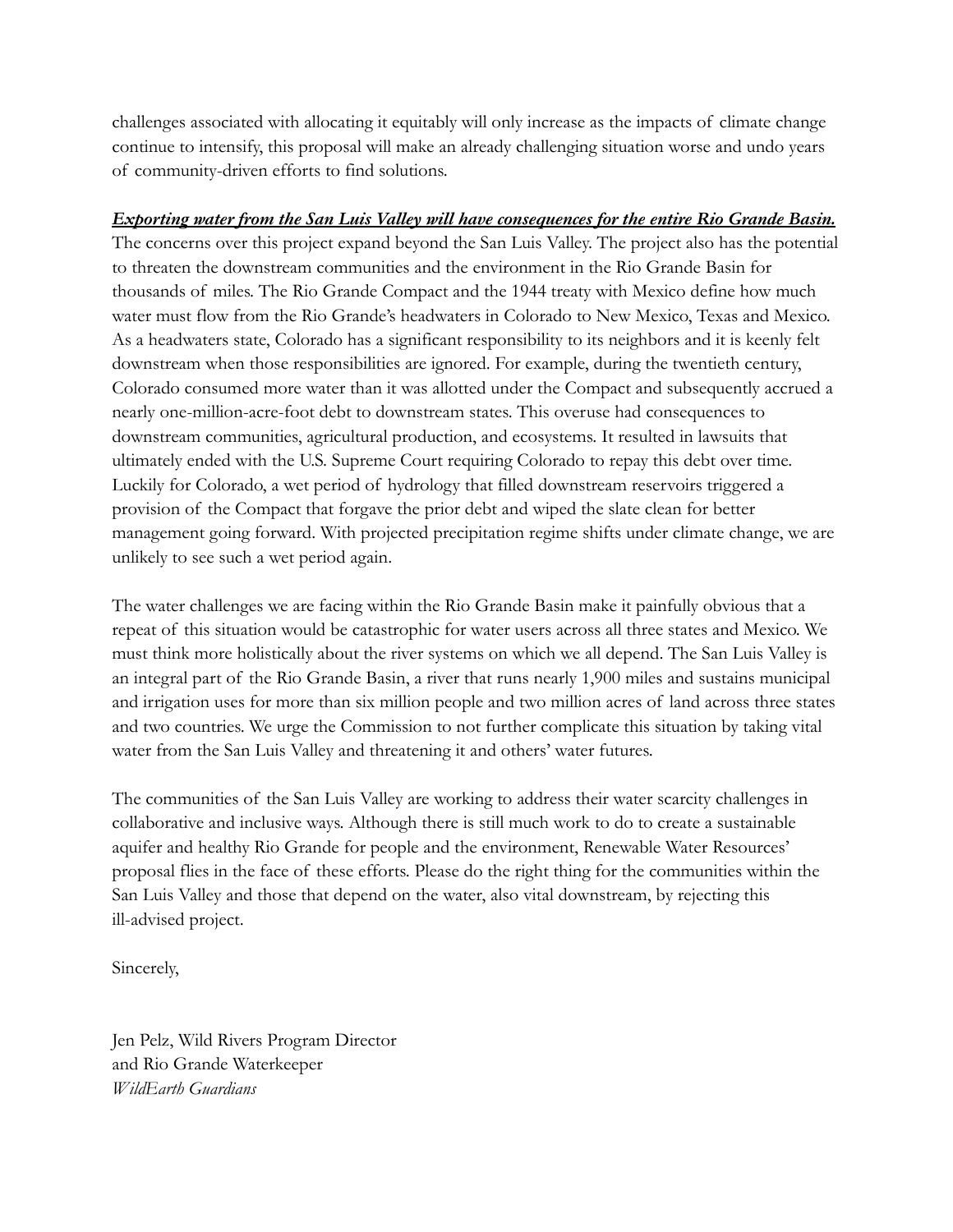Joseph Zupan, Executive Director *Amigos Bravos*

Jonathan Hayes, Executive Director *Audubon Southwest*

Greg Peters, Public Lands and Wildlife Advocate *Conservation Voters New Mexico*

Laurence Gibson, Chair *El Paso Group, Sierra Club*

Deb Caldwell, Executive Director *Friends of Bosque del Apache National Wildlife Refuge*

Shelley Sibert, Executive Director *Great Old Broads for Wilderness*

Mark Allison, Executive Director *New Mexico Wild*

Camilla Feibelman, Executive Director *Rio Grande Chapter, Sierra Club*

Steve Harris, Executive Director *Rio Grande Restoration*

Todd M. Lopez, Executive Director *Rio Grande Return*

Linda Starr and Susan Ostlie, Co-Leaders *Rio Grande Valley Broadband, Great Old Broads for Wilderness*

Toner Mitchell, New Mexico Habitat and Water Program *Trout Unlimited*

David Groenfeldt, Executive Director *Water-Culture Institute*